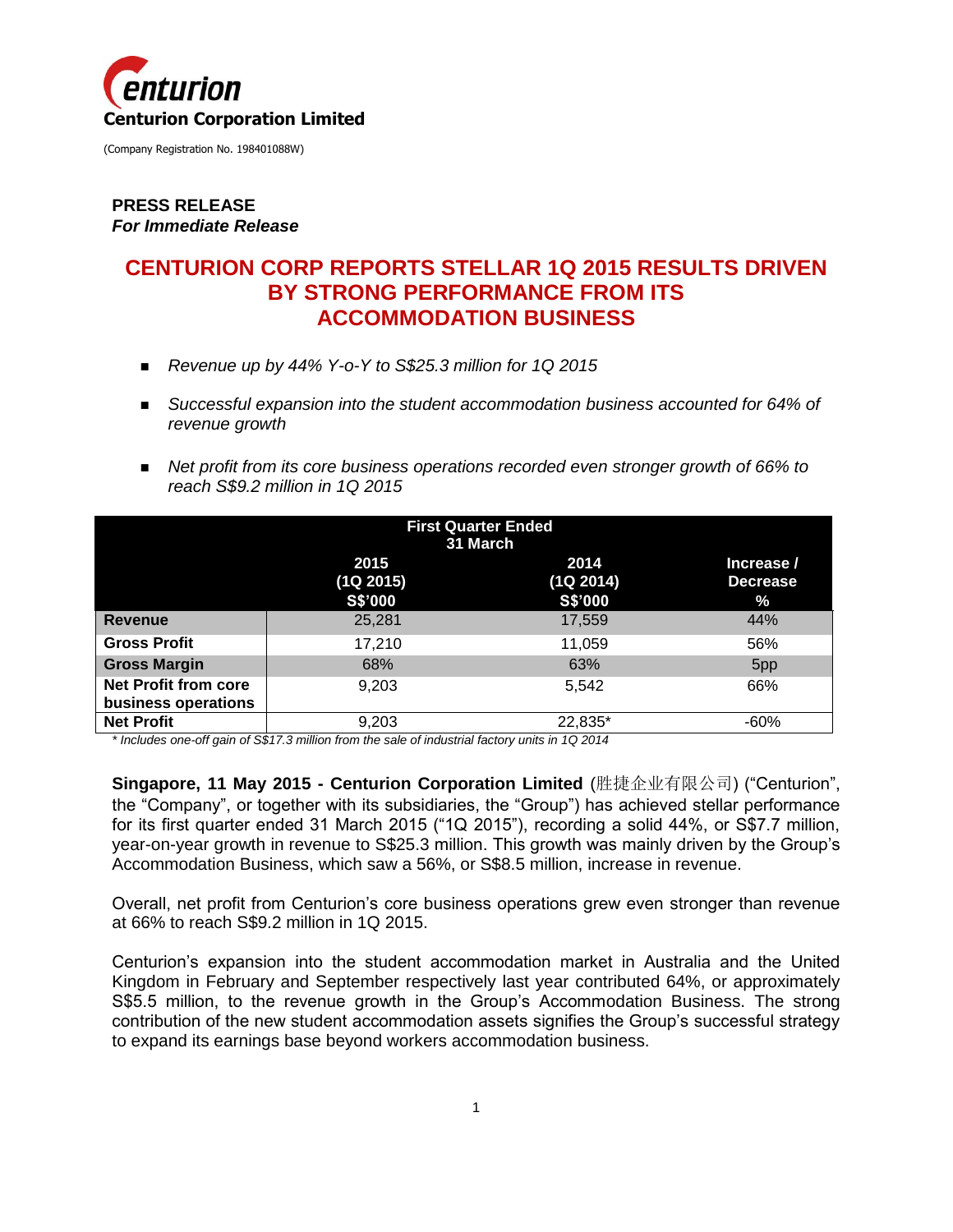

The remaining increase of about S\$3.0 million in revenue in the Group's Accommodation Business was mainly contributed by the improvement in occupancy rates across Centurion's workers accommodation assets and the expanded bed capacity at Westlite Toh Guan. Occupancy rates at the Group's workers accommodation assets in Malaysia had continued to improve, while Westlite Tampoi successfully obtained its Temporary Occupancy Permit and began operations in January 2015 with a healthy take-up rate.

The Group's optical disc business, on the other hand, experienced a slight decline of S\$0.8 million in revenue due to continued weakening of demand for physical optical disc media. Nonetheless, it remains cash flow accretive and contributed S\$1.5 million to the Group's total revenue in 1Q 2015.

The strong performance of its Accommodation Business drove the Group's gross profit up by 56%, from S\$11.1 million in 1Q 2014 to S\$17.2 million in 1Q 2015, and its gross profit margin improved from 63% to 68% year-on-year.

Mr Kong Chee Min, (江志明), CEO of Centurion Corporation Limited said, "We are pleased to continue to deliver yet another strong set of results this quarter. Our move to expand into the student accommodation segment has paid off, and we are confident that our accommodation business will continue to drive a positive growth trajectory moving forward."

In 1Q 2015, share of the results of associated companies decreased by S\$17.2 million, as the Group recorded a one-off gain of S\$17.3 million from the sale of industrial factory units at M-Space, an industrial development in 1Q 2014. As a result of the absence of one-off gain in the current quarter, the Group's total net profit after tax for 1Q 2015 declined from S\$22.8 million in 1Q 2014 to S\$9.2 million in 1Q 2015.

Overall, the Group generated a positive cash flow of S\$14.8 million from operating activities before working capital changes, a 91% hike from S\$7.8 million in 1Q 2014. With active debt and capital management, the Group generated a net operating cash flow surplus of S\$6.7 million for 1Q 2015, which was a fourfold increase compared to the S\$1.5 million generated for 1Q 2014.

Cash and cash equivalents as at the end of 31 March 2015 stood at S\$58.1 million, a decrease of S\$14.6 million primarily due to the acquisition and development of ASPRI-Westlite Dormitory – Papan. The Group's gearing ratio is 57%, but the five times interest cover continues to be adequate and is within the Group's interest cover threshold. Given the strong and stable operating cashflow, the Group has sufficient debt headroom for further growth and expansion.

#### **Positive Business Outlook in 2015**

The overall outlook for the Group's Accommodation Business remains positive, supported by stable demand for both its workers and student accommodation across Singapore, Malaysia, Australia and the United Kingdom. With the completion of Westlite Tampoi, which added 5,300 beds to the portfolio in Malaysia in January 2015, and the expected completion of Westlite Woodlands in Singapore with 4,100 beds in 3Q 2015, the Group is on track to achieve continued growth in its core business in 2015.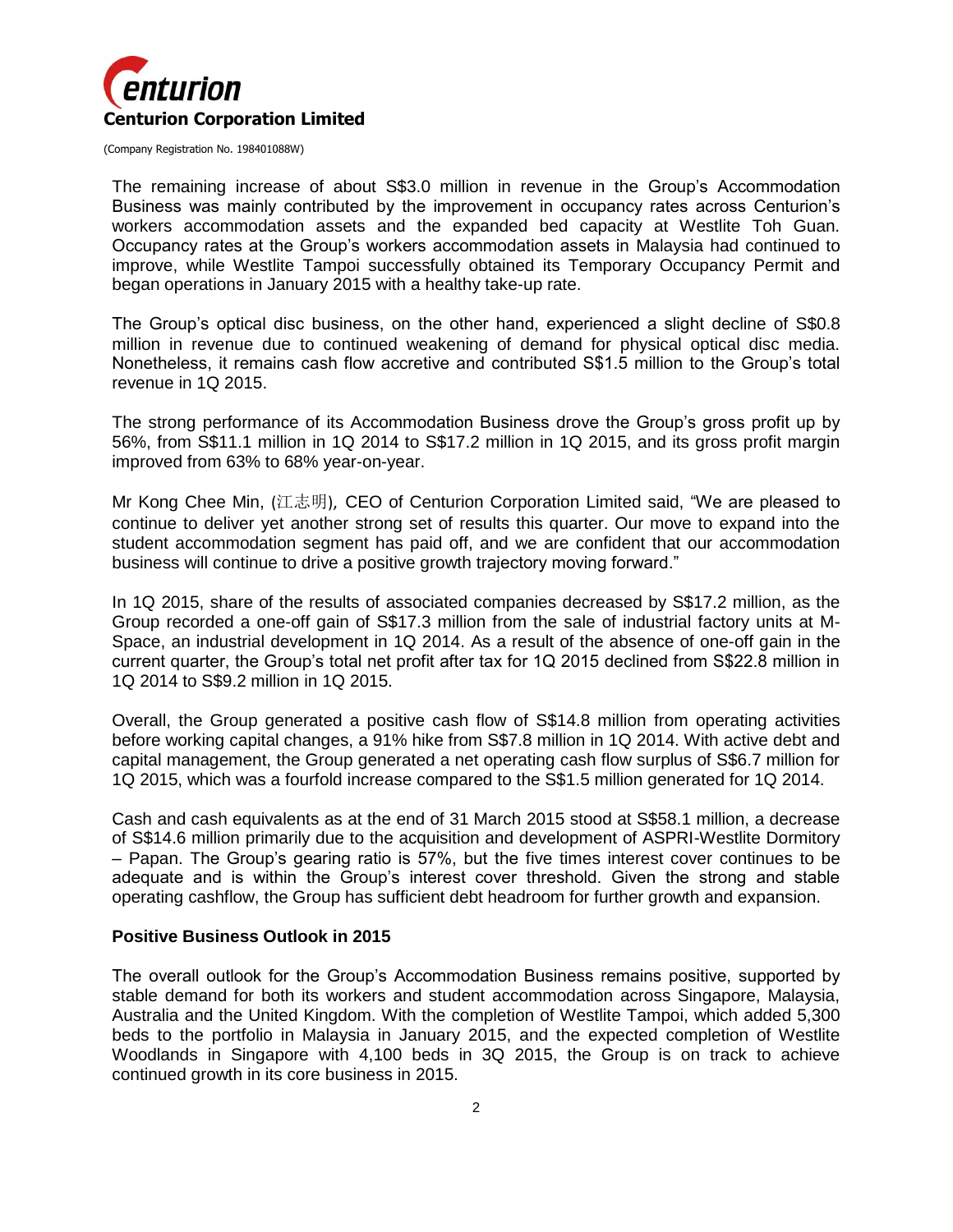

In Singapore, the Group is optimistic that its three operational assets will continue to achieve high occupancy rates in 2015. The Group has a pipeline to deliver growth when Westlite Woodlands and ASPRI-Westlite Dormitory – Papan with a total of 12,000 beds are completed in 3Q 2015 and mid-2016 respectively.

While a number of new workers accommodation with a total of about 30,000 beds have come onto the Singapore market over the last couple of months, the impact from this new supply of beds on the Group's workers accommodation assets has been minimal.

In Malaysia, with more companies recognising the Group's proven track record and capabilities in providing well-managed accommodation, occupancy and rental rates will continue to enjoy steady growth. The construction of Westlite Senai II with 5,500 beds is on track and expected to be completed in 4Q 2015.

In Australia, RMIT Village has strengthened its competitive position with the refurbishment of its rooms in January 2015, and is expected to operate at close to full occupancy in the 2015 academic year. In the United Kingdom, the Group's four student accommodation assets are also operating at close to full occupancy in the current 2014/15 academic year.

Given the healthy demand of purpose-built student accommodation in both markets, the Group's student accommodation is expected to perform well and contribute positively to the Group's earnings.

"While the Group continues to strengthen its operational capabilities, it will selectively explore opportunities in both existing and new markets to further grow its accommodation business. As the Group continues to grow regionally, the Board has also taken steps to strengthen the Board with new expertise and greater independence to ensure that management decisions are made in the best interests of shareholders," added Non-Executive Chairman Mr Wong Kok Hoe.

In a separate announcement dated today, the Group has announced that Mr Loh Kim Kang David and Mr Han Seng Juan will join Centurion's Board of Directors as Non-Executive Directors. Mr Loh and Mr Han are the Group's controlling shareholders and hold an aggregate of 55.34% stake in the Group. At the same time, Mr Kong and Mr Tony Bin, Executive Director of the Group's Accommodation Business, will step down from the Board and remain in the executive management team. In line with good corporate governance practices, this latest restructuring is a move towards separating the management from the Board, which will now comprise three Non-Executive Directors and two Independent Directors.

-END-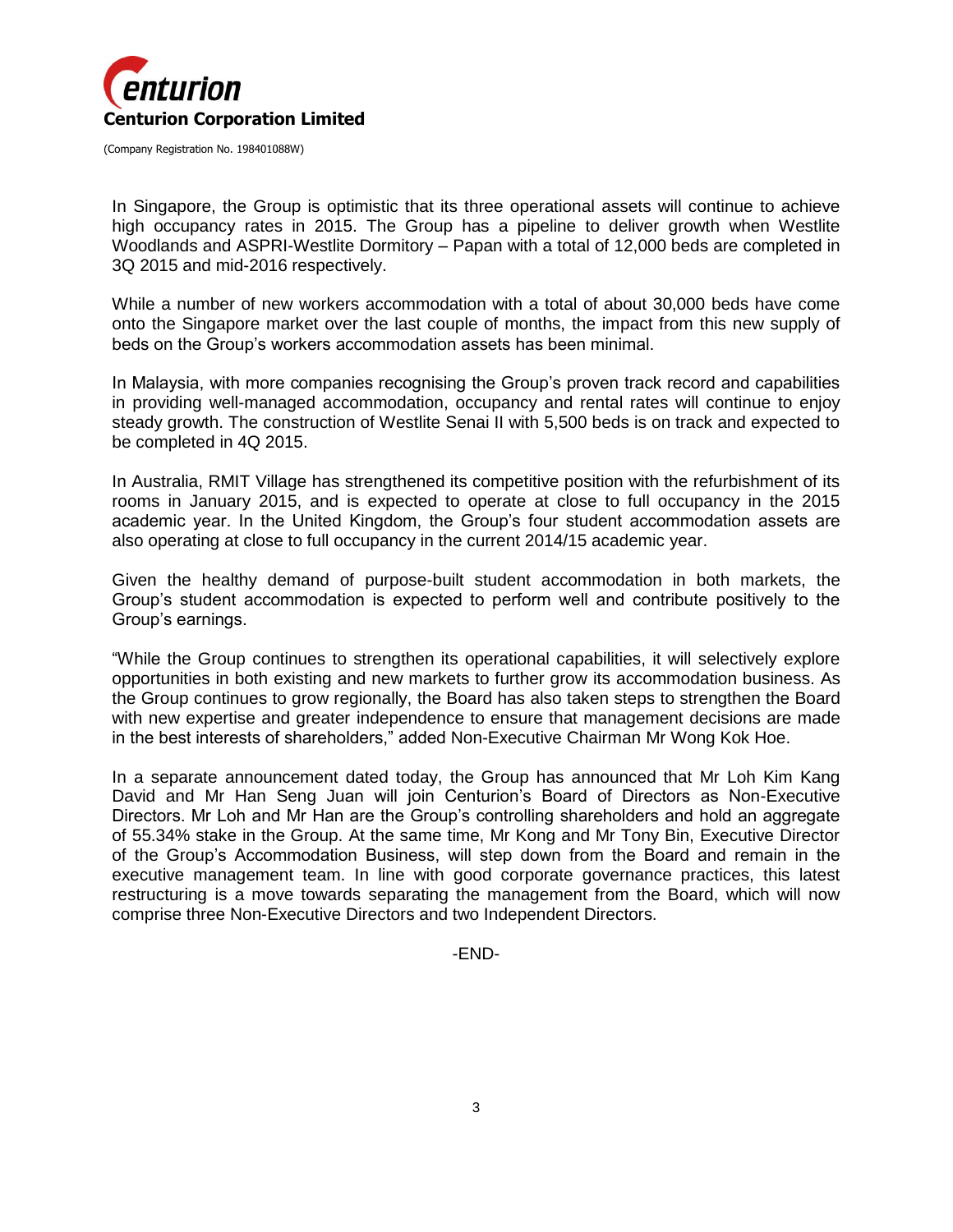

#### **ABOUT CENTURION CORPORATION LIMITED**

Centurion Corporation Limited, formerly known as SM Summit Holdings Limited, owns and operates workers and student accommodation assets, as well as a storage disc manufacturing business. Its workers accommodation assets are managed under the Westlite brand and its student accommodation assets are managed under the Centurion Student Living brand.

In Singapore, the Group has a current capacity of 23,500 beds across three workers accommodation assets in Toh Guan, Tuas and Mandai as at 31 March 2015. Westlite Woodlands, with 4,100 beds, is under construction and is expected to be completed in 3Q 2015. ASPRI-Westlite Dormitory – Papan, its fifth project with 7,900 beds, is under construction and is expected to be completed in 2016.

In Malaysia, the Group has a current capacity of 19,800 beds across six workers accommodation assets in Johor. Westlite Senai II with 5,500 beds is under construction and expected to be completed in 4Q 2015. Two projects under planning, Westlite Bukit Minyak, with 5,000 beds is expected to be completed in 2016 and Westlite Juru, with 12,000 beds is expected to be completed in two phases in 2017 and 2018.

The Group has a student accommodation asset with 456 beds in Melbourne, Australia. In the United Kingdom, the Group has a portfolio of four student accommodation assets with a total of 1,906 beds.

The Group expects to increase its overall portfolio from 45,662 beds at present to over 74,100 by the end of 2017.

For more information, please visit http://www.centurioncorp.com.sg.

#### **MEDIA CONTACTS**

For more information on Centurion Corporation Limited, please contact:

**Kreab**  Chin May Nah / Melissa Woon +65 6339 9110 [cent@kreab.com](mailto:cent@kreab.com)